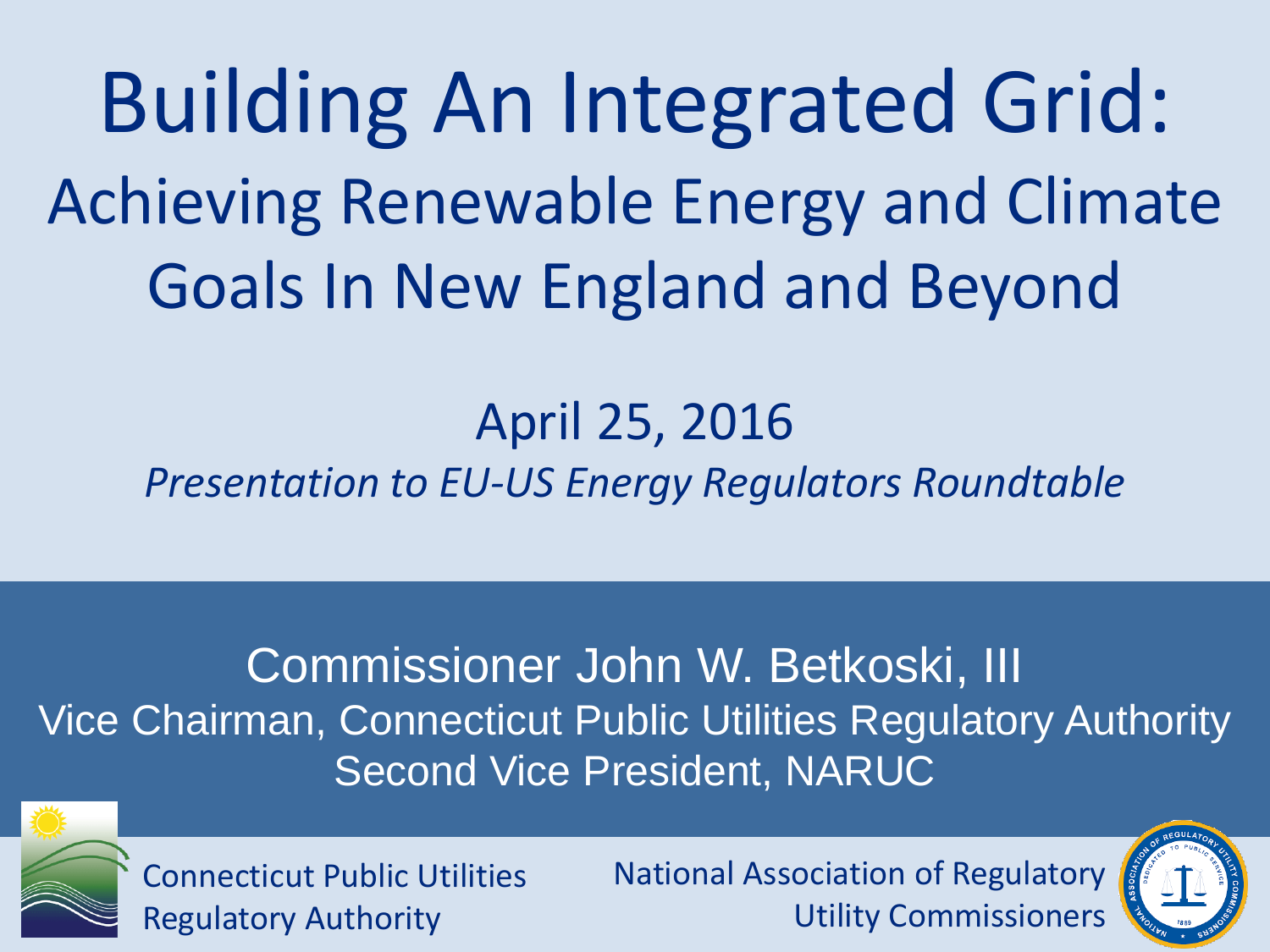# New England: Background

- 1999: FERC encourages voluntary formation of RTOs
- New England deregulated since 2000
- Independent System Operator -New England (ISO-NE)
- Wholesale Energy Market System since 2003
- Six States



Connecticut Public Utilities Regulatory Authority

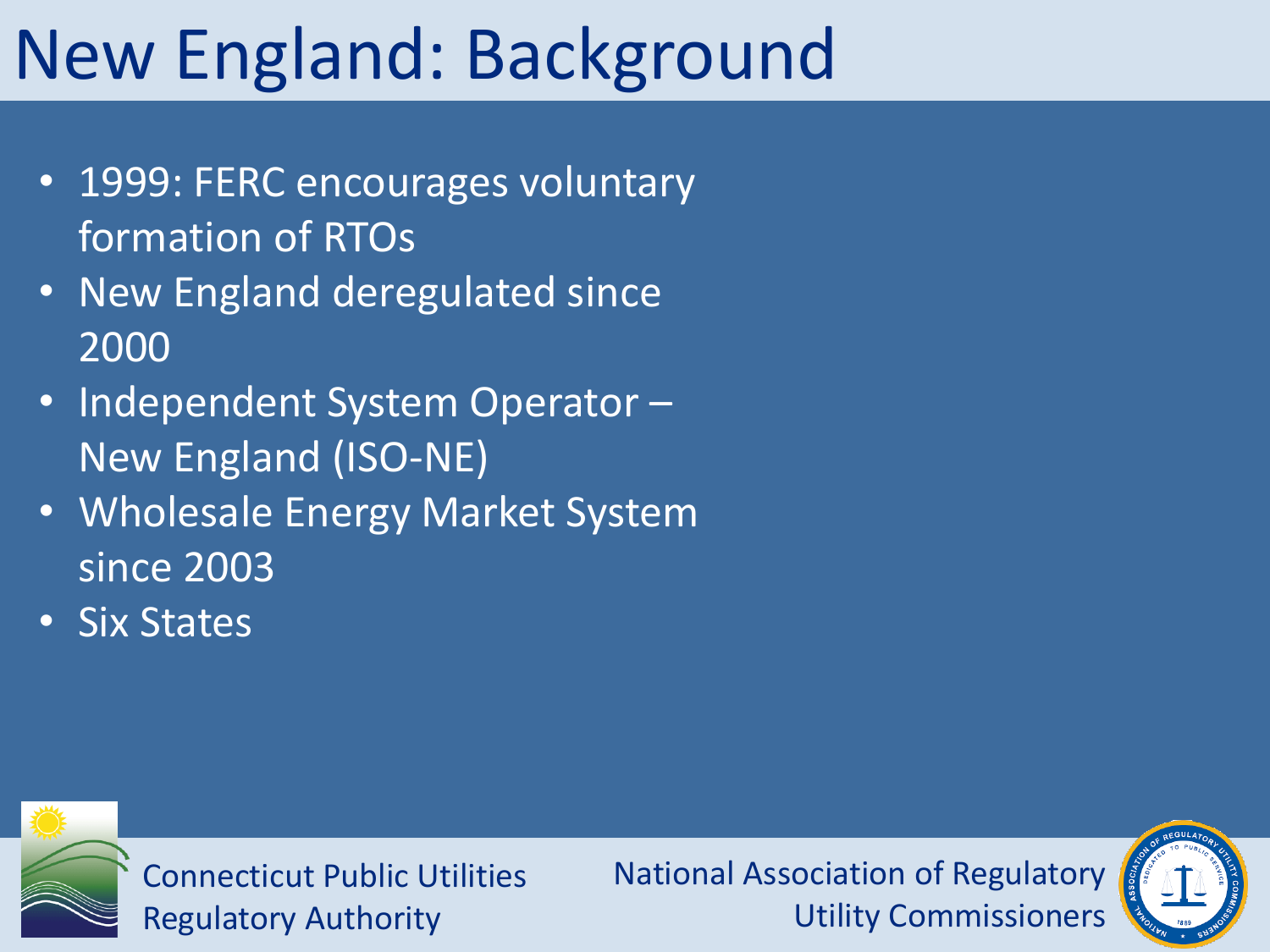## Ambitious Multi-level Policy Goals

#### **State Renewable Portfolio Standards for New Renewable Energy by 2020**



*Source:* ISO New England, *2016 Regional Electricity Outlook*

#### *Connecticut*

- GWSA (1998)
- RPS
- RGGI and EEF

*New England*

• NEG/ECP Interim Target

*United States*

• Clean Power Plan

*International* • COP21 – Paris

Connecticut Public Utilities Regulatory Authority

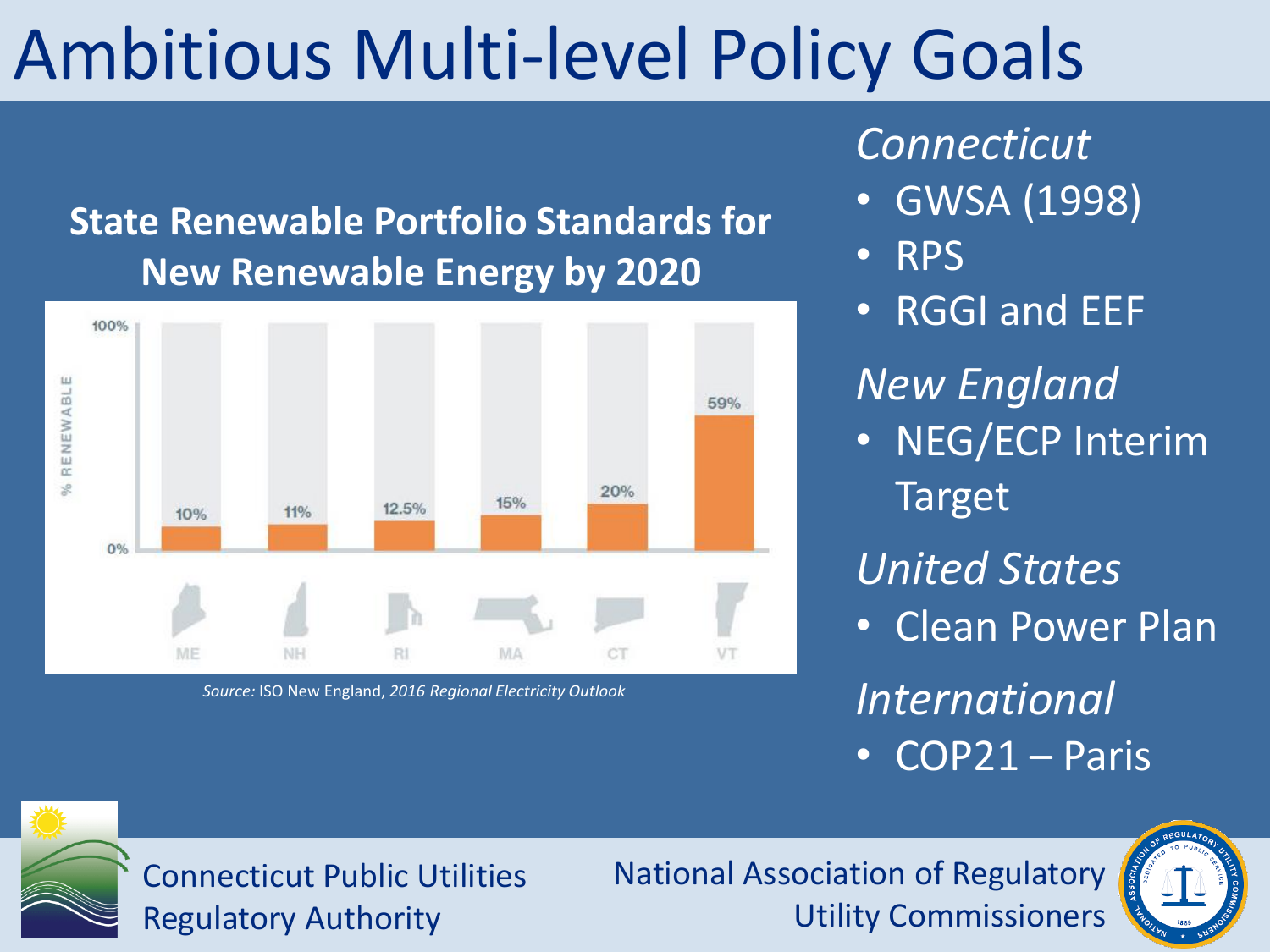### Current Regulatory Landscape

### *"Cleaner, Cheaper and More Reliable"*

#### *Connecticut*

- **Microgrids**
- LREC/ZREC
- Connecticut Green Bank
- Net Metering
- Shared Solar

*New England*

• Three State Procurement



*Source:* ISO New England, *2016 Regional Electricity Outlook*



Connecticut Public Utilities Regulatory Authority

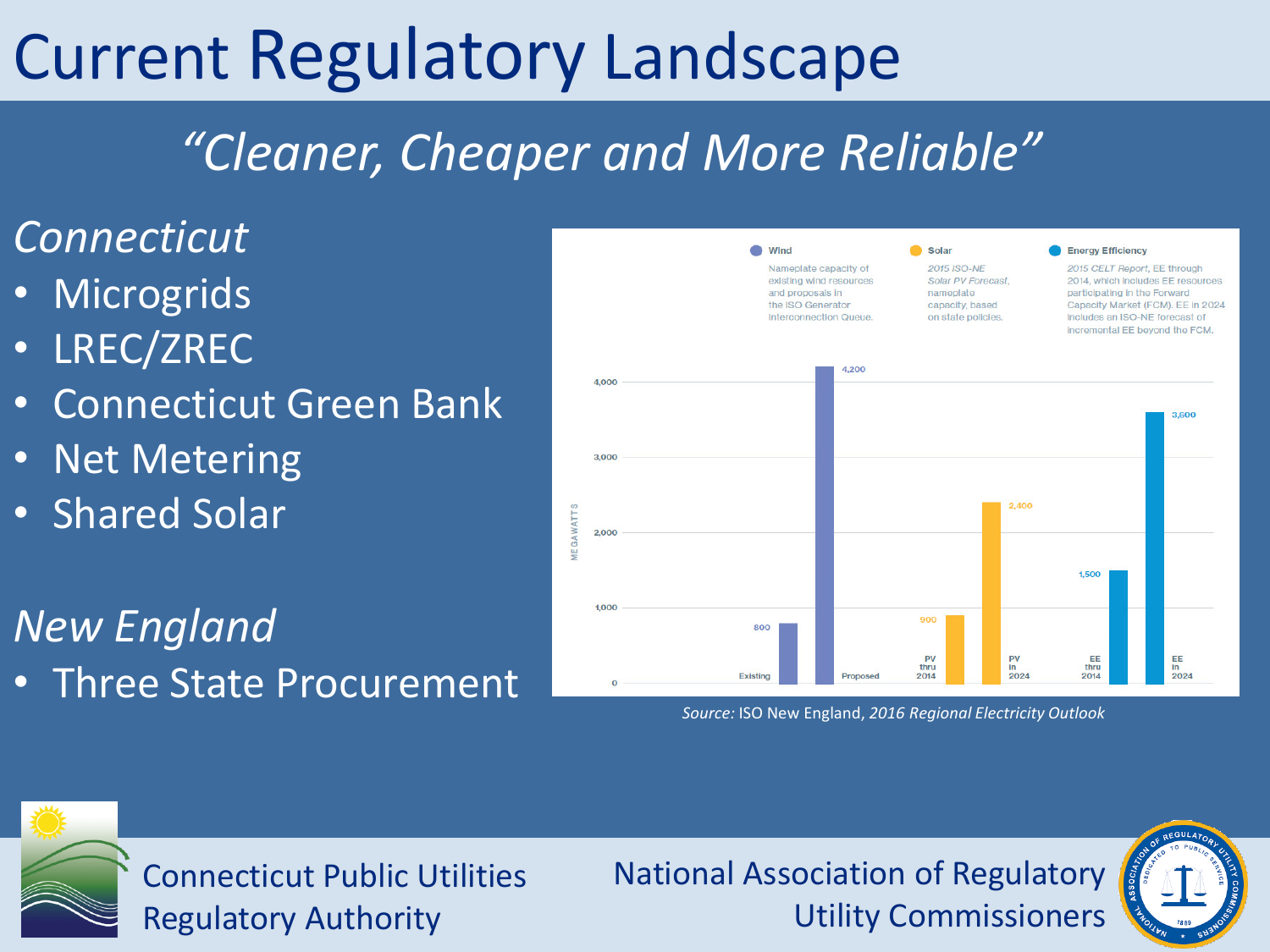# Grid in Transition: Challenges

- Inadequate natural gas pipeline infrastructure
- Significant retirements
- Integration of intermittent resources while maintaining reliability
- **Expensive transmission infrastructure upgrades**



*Source:* ISO New England, *New England Power Grid 2015–2016 Profile*



Connecticut Public Utilities Regulatory Authority

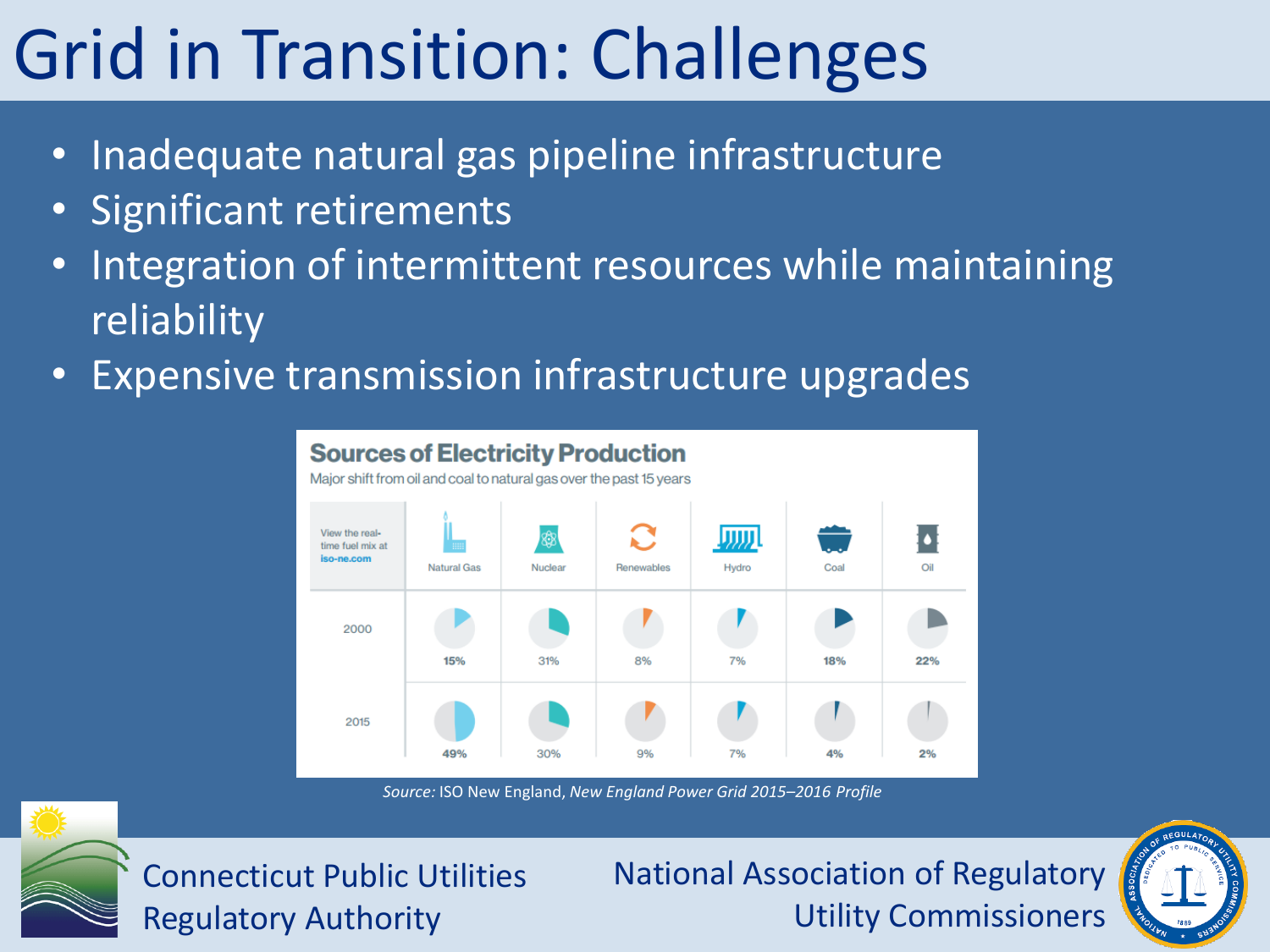## Grid in Transition: Opportunities

- Nuclear low carbon
- States procuring small traunches of renewables in long-term contracts
- Natural gas as a bridge
- Coal/Oil Gone in CT as of 2019



*Source:* ISO New England, *2016 Regional Electricity Outlook*



Connecticut Public Utilities Regulatory Authority

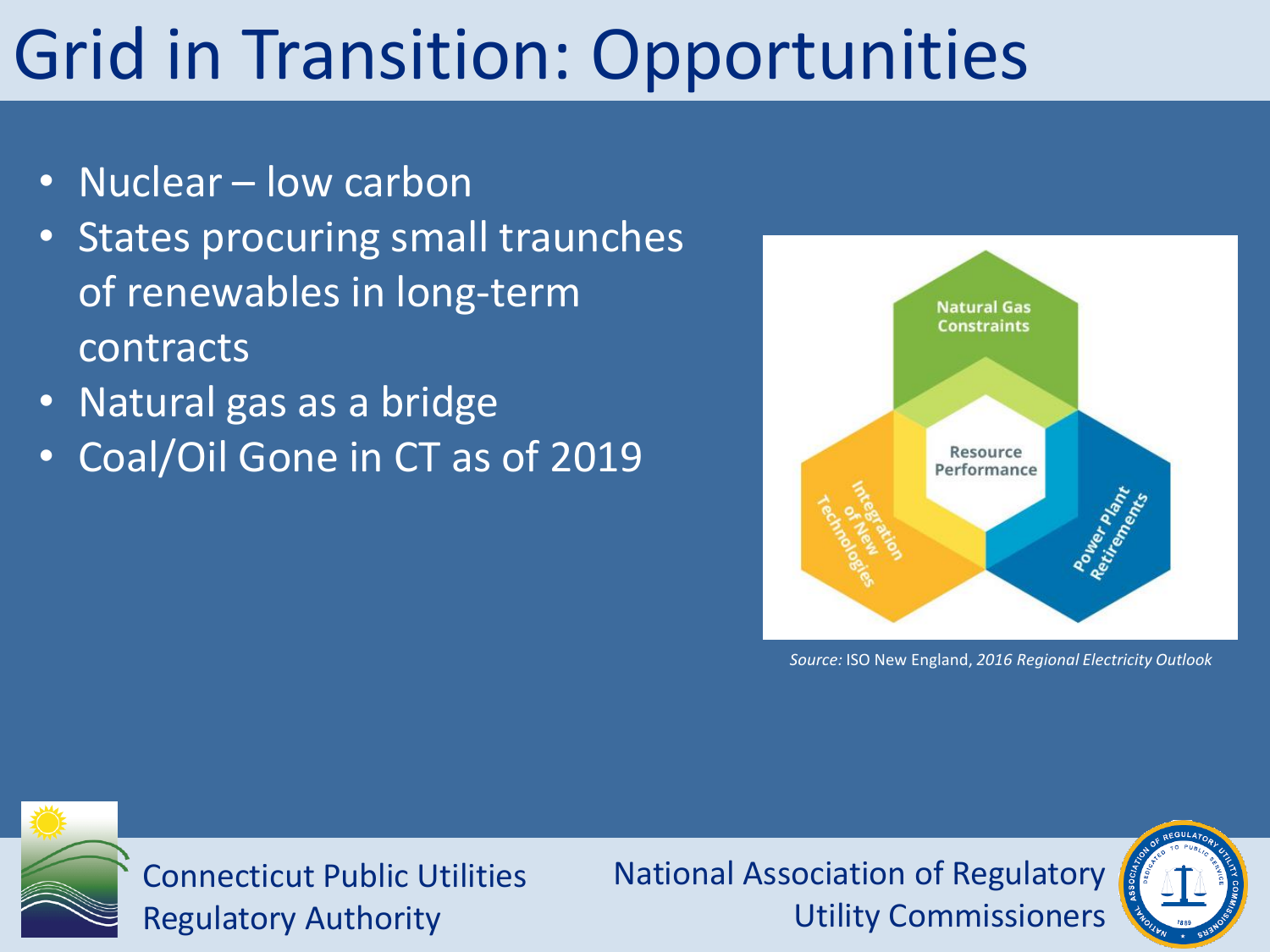### Energy Market Design for Solar PV

### *Solar Resources*

- Forecasting Long-Term Solar PV Growth
- Forecasting Short-Term Solar Performance Improving
- Interconnection Rules



Connecticut Public Utilities Regulatory Authority

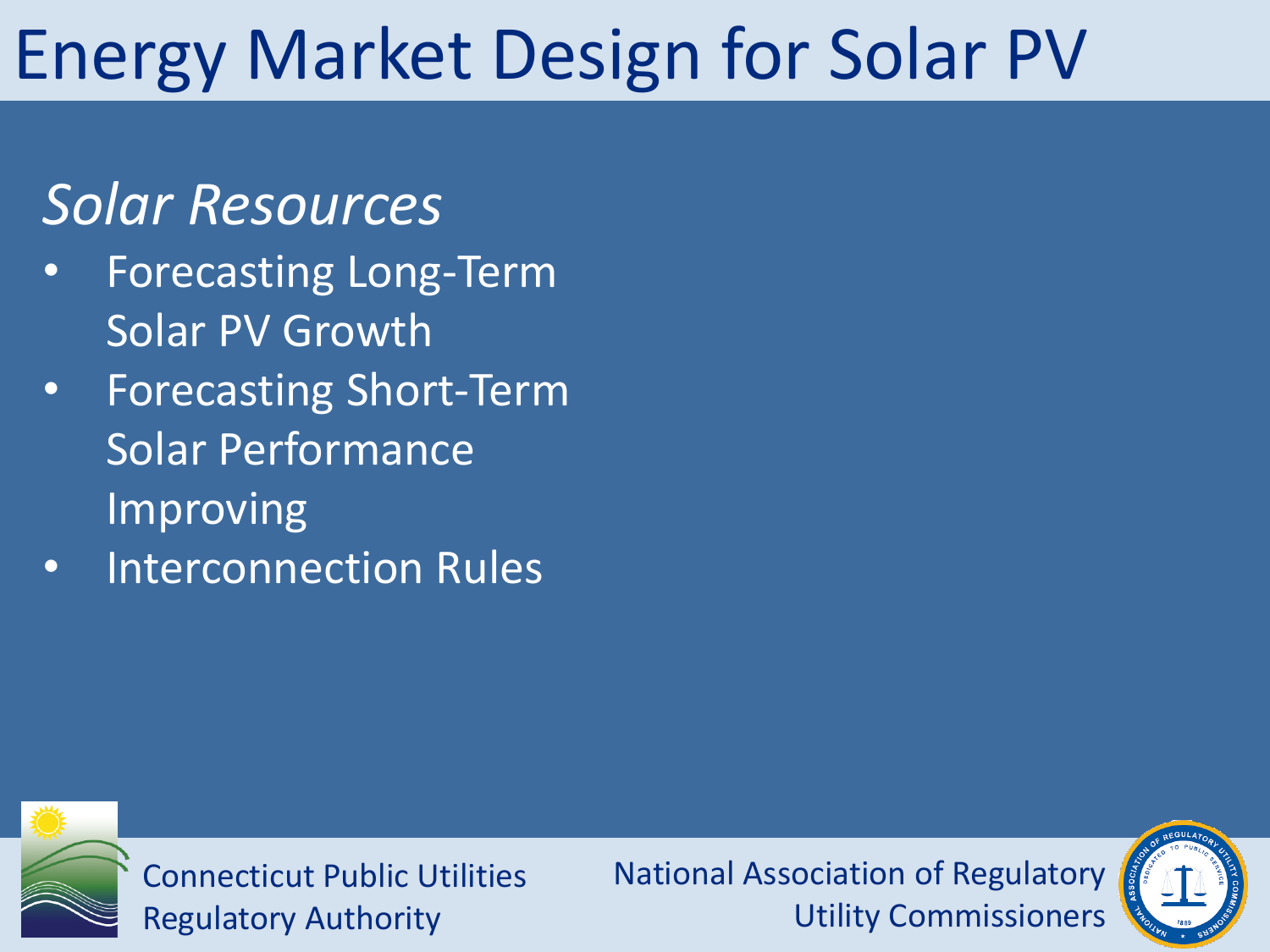### Intermittent Resources in Wholesale Markets

*ISO-NE Market Refinements:*

- Flexibility to Offer Negative Prices
- Updated Elective Transmission Upgrade (ETU) Rules
- Flexibility to Operate Up to a Certain Level
	- "Do-not-Exceed Dispatch Order"



Connecticut Public Utilities Regulatory Authority